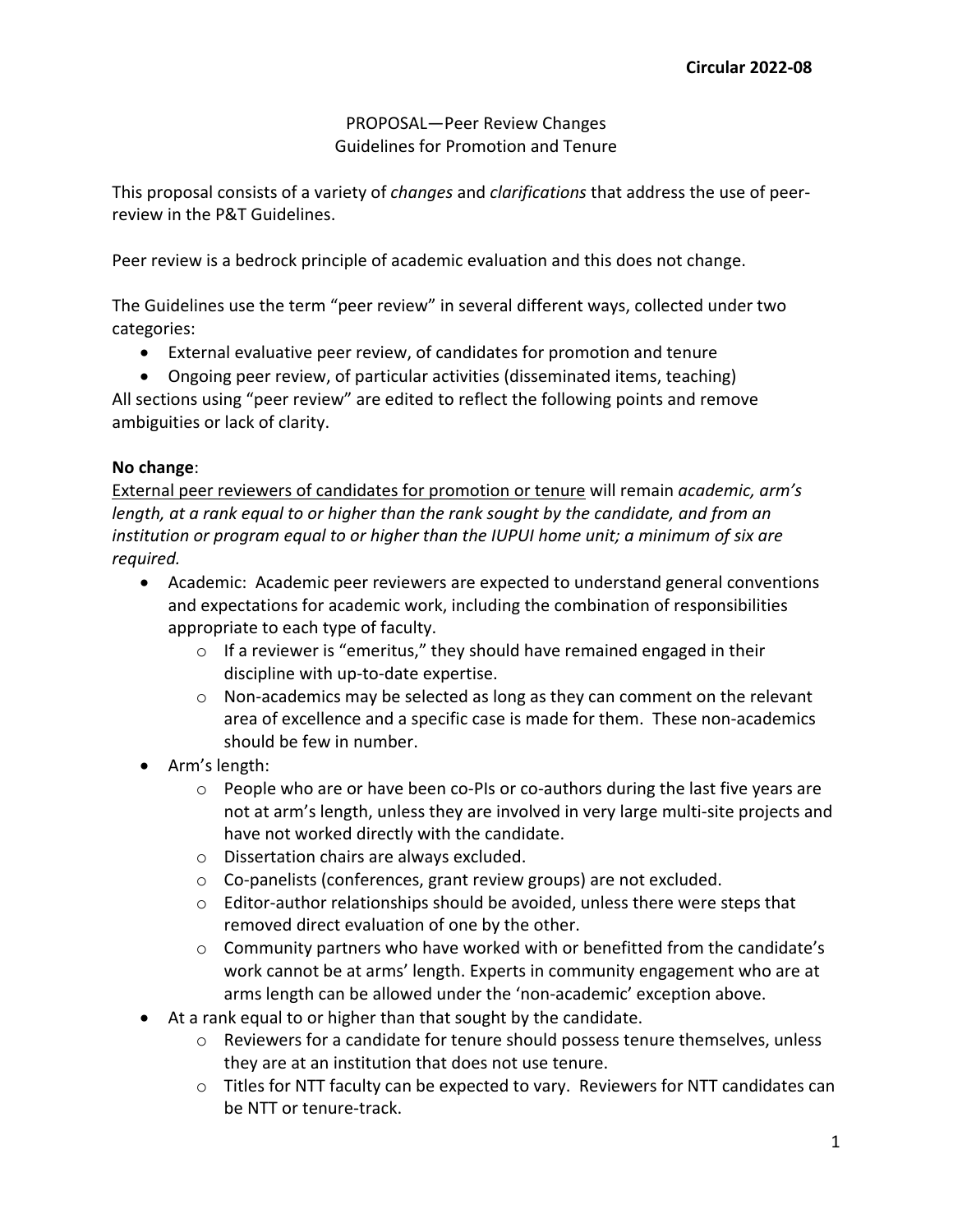- Until 2023, TT faculty at the associate level can review teaching professor candidates.
- At an institution or unit at the same or higher level as IUPUI/the candidate's home unit.
	- $\circ$  This may vary by type of case and expertise—reviewers for candidates with a teaching focus may be found from teaching-oriented institutions that do not have the same research ranking as IUPUI.
	- $\circ$  Units may use their own program-specific national or international rankings information to select appropriate reviewers.
	- $\circ$  External reviewers for all ranks and types except senior lecturers are external to IUPUI. Some senior lecturer reviewers may be from IUPUI.  $\leftarrow$  no change to existing rule.

# **Peer review**:

- Peer review of teaching: "Peers" for this purpose are those who have experience in teaching. This may include non-tenure track faculty, or, staff from the CTL. Peers need not be of a higher academic rank than the candidate. *Minor change/clarification: This reflects current practice, although this is not currently specified in the Guidelines.*
- Peer review of disseminated items: Major change: Stipulate that **professional peer review** may be an acceptable form of peer review, as well as **academic peer review.**
	- o **This will be particularly appropriate** for clinical faculty, and for work in the "service" area.
	- o Work classified as "research" will most often be reviewed by academic peers.
	- o Examples:
		- Some journals, conferences, and professional development are aimed at professional audiences. They have professionals on editorial boards, conference committees, and professional development review mechanisms.
		- Standardized treatment protocols, accreditation standards, technical reports and legislative materials undergo multiple rigorous levels of review, feedback, revision, and adoption: this is professional peer review.
		- Academic peer review is typically conducted by university faculty, who provide blind peer review of articles and review of conference proposals and papers.

# EXACT GUIDELINE LANGUAGE CHANGES:

New language is in blue; deleted language has strike-throughs; red highlights exact spots of changes.

*The IFC is asked to endorse the concept of the change listed above. There may be further wording and formatting changes in the Guidelines once all proposals have been reviewed*.

In section, Institutional Values